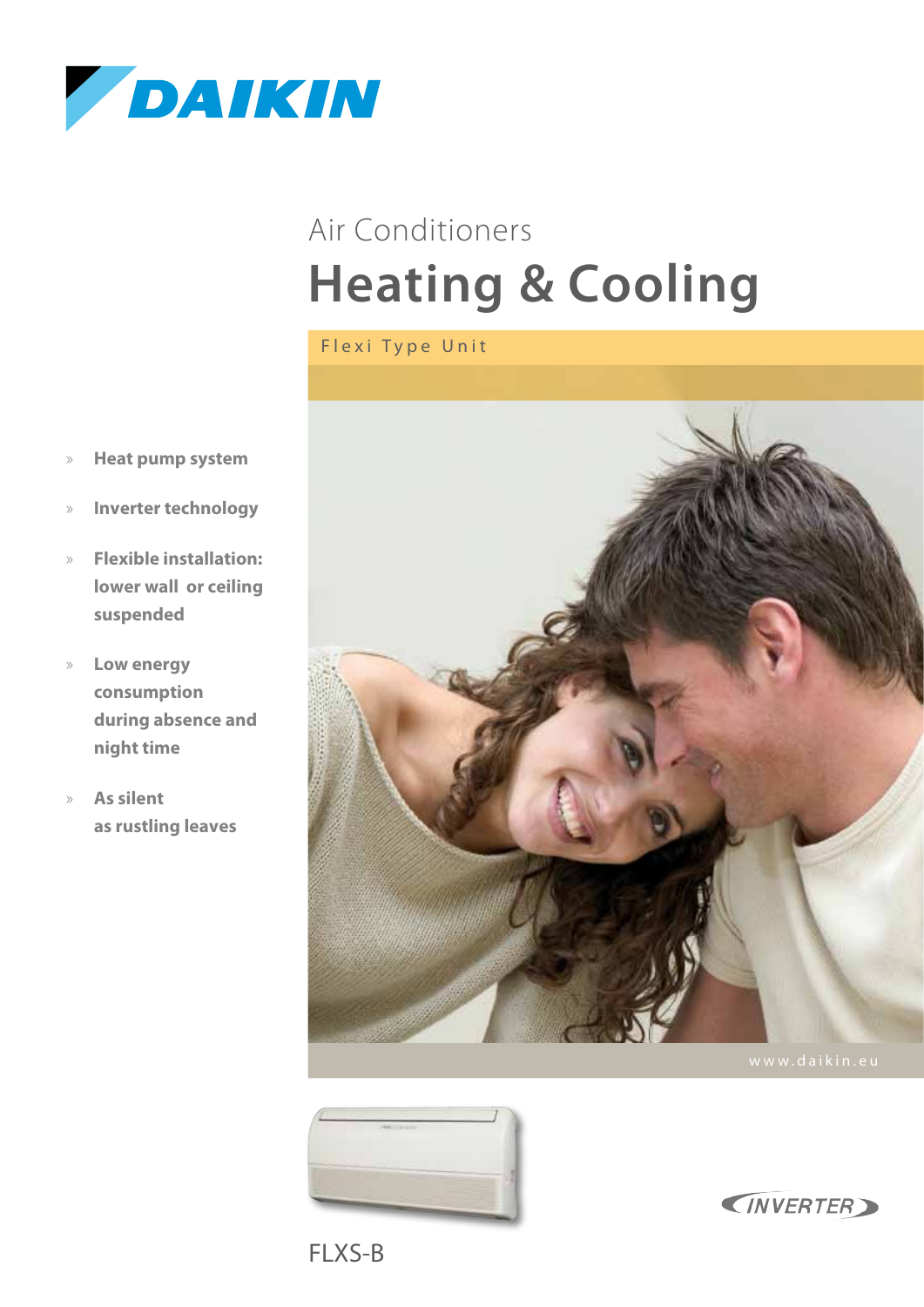

## Combining highest efficiency and year-round comfort with a heat pump system



#### **Did you know that ...**

Air conditioners, also known as heat pumps, obtain 75% of their output energy from renewable sources: the ambient air, which is both renewable and inexhaustible\*. Of course, heat pumps also require electricity to run the system, but increasingly this electricity can also be generated from renewable energy sources (solar energy, wind energy, hydropower, biomass). A heat pump's efficiency is measured in COP (Coefficient Of Performance) for heating and EER (Energy Efficiency Ratio) for cooling.

### A flexible solution for every home & every room

Thanks to Daikin, a comfortable living climate is available to everyone the whole year through. This flexi type unit offers flexible solutions as either lower floor or ceiling suspended installation is possible.

The high-quality heat pumps of Daikin not only offers the possibility of cooling, it can also provide warmth. That way you can adjust the indoor temperature perfectly to your personal needs, both in the summer and winter seasons.

The indoor unit can be used in pair application, combining one indoor unit to one outdoor unit, or multi application, combining up to nine indoor units to one outdoor unit.

## Inverter technology

Daikin's inverter technology is a true innovation in the field of climate control. The principle is simple: inverters adjust the power used to suit the actual requirement - no more, no less! This technology provides you with two concrete benefits:

#### **Comfort**

The inverter repays its investment many times over by improving comfort. An air conditioning system with an inverter continuously adjusts its cooling and heating output to suit the temperature in the room thus improving comfort levels. The inverter reduces system start-up time enabling the required room temperature to be reached more quickly. As soon as the correct temperature is reached, the inverter ensures that it is constantly maintained.

#### **Energy efficient**

Because an inverter monitors and adjusts ambient temperature whenever needed, energy consumption drops by 30% compared to a traditional on/off system! (non-inverter).

#### **Heating operation:**

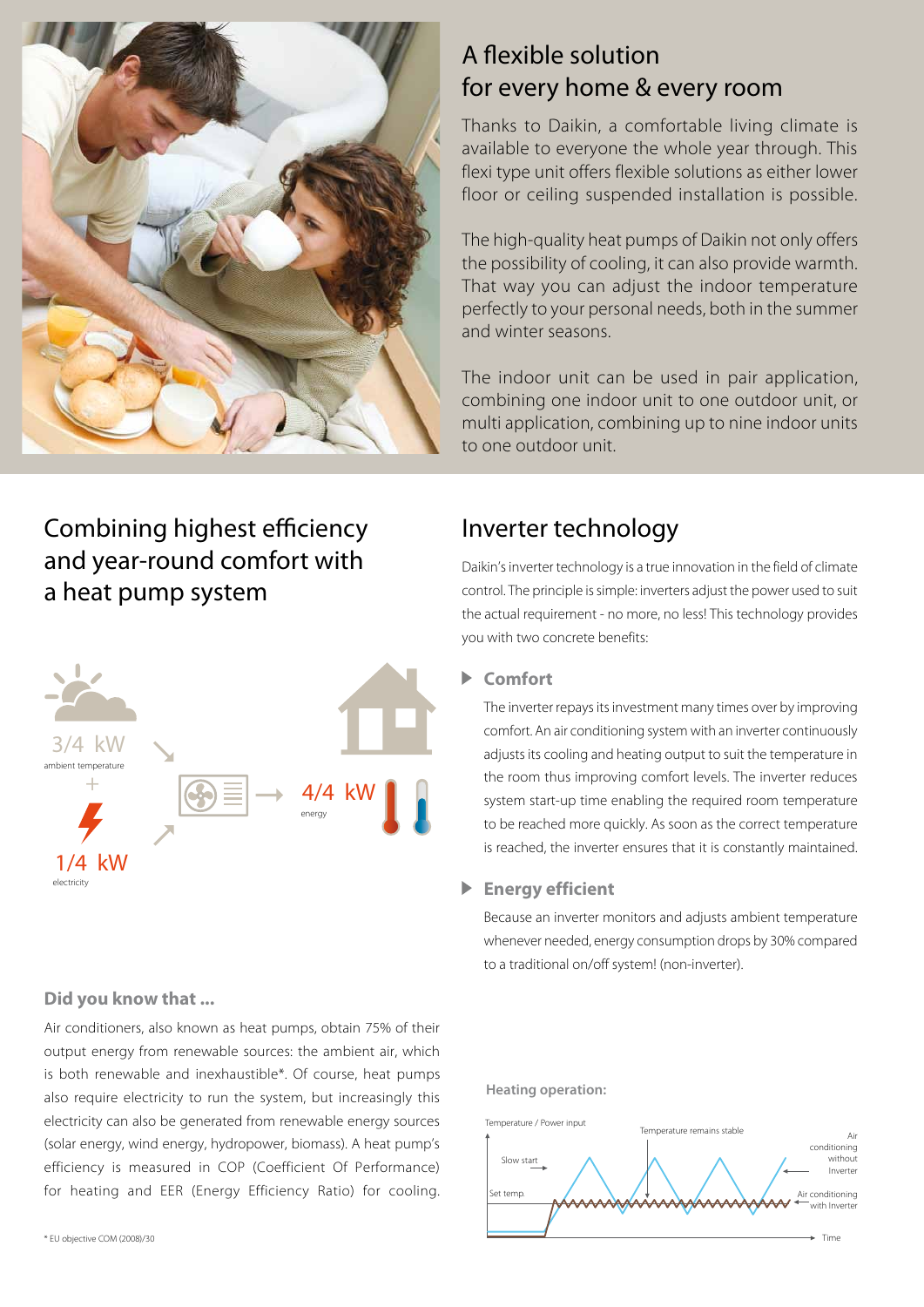

## Comfort for every home and every room, day and night

#### **Flexi type unit with flexible solutions**

It's the perfect choice for rooms without false ceilings as it allows either ceiling supended or lower wall installation. Ceiling suspended installation frees up wall and floor space, while lower wall installation is possible without loss of warm air.

#### **Combining a comfortable feeling and energy saving solutions**

1. Horizontal auto swing: this unit allows to select the horizontal auto swing ensuring the even distribution of air and a homogeneous temperature in the room.



- 2. Saving energy, by preventing overcooling or overheating during night time by using the **night set mode**.
- 3. When pushing the **home leave button (1)** on the infrared remote control, the indoor temperature drops to a preset temperature level when you're out or sleeping. If you return and push the button again, the indoor temperature returns quickly to its original set temperature.
- 4. When **powerful operation (2)** is enabled, you can rapidly heat up or cool down the room during 20 minutes. After this, the unit returns to its original setting.
- 5. **Whisper quiet operation**: the sound of the indoor units is that low that it can be compared to rustling leaves. (down to 28dBA)
- 6. By pushing the **outdoor unit silent operation (3)**, the outdoor unit will lower their sound emissions by 3dBA.
- 7. In **night quiet mode**, the sound level of the multi model outdoor unit is automatically reduced by 3dBA (only for cooling only mode).